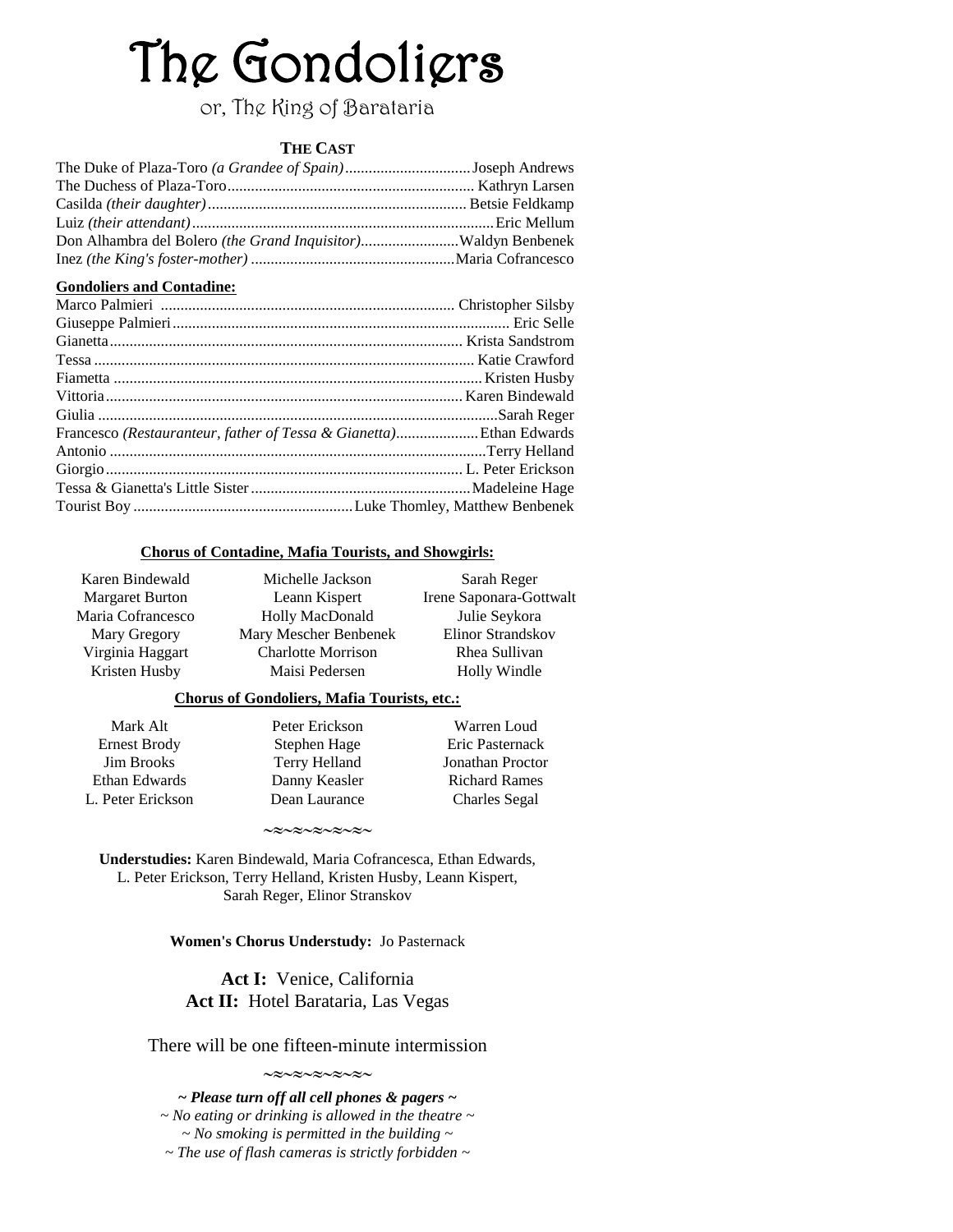#### **DIRECTOR'S NOTE**

Gilbert wrote to Sullivan the morning after opening night of *The Gondoliers*: "I must thank you for the magnificent work you have put into the piece. It gives one the chance of shining right through the twentieth century with a reflected light."

In some ways *The Gondoliers* stands as the "supreme achievement" of Gilbert and Sullivan's distinct yet united talents. A case, for once, of a librettist and composer "who act in perfect unity."

In the United States, however, reception to the 1890 D'Oyly Carte production of *The Gondoliers* was markedly cooler. Lack of box office success earned the opera the nickname "The Gone Dollars," and D'Oyly Carte himself came out to revamp the production.

During the first half of the 20<sup>th</sup> century, Venice, California was considered to be the "Coney Island of the Pacific." This town was built to resemble Venice, Italy with its network of canals and a business district built in the Venetian architectural style (complete with two huge amusement piers!). Venice, California soon became the finest amusement resort on America's West Coast and it is here we begin our production, finding our way to the Barataria Hotel and Casino located in Las Vegas, Nevada in Act II.

Our production started with the "supreme achievement" of Gilbert and Sullivan. It continues, "shining right through the *twenty-first* century" with new "reflected light" produced by a group of talented, dedicated, and caring theatre artists. These are individuals, both on stage and behind the scenes, who strive to "act in perfect unity." I know Gilbert and Sullivan would be as proud of their accomplishments as I am.

#### —Grif Sadow

## **SYNOPSIS**

Act I — Among the merchants and idlers along the canals of Venice, a group of contadine (peasant women) are making bouquets of roses, in preparation for the great event — the selection of brides by the two most eligible bachelor gondoliers, Marco and Giuseppe Palmieri. When the brothers arrive, they at least make a show of indifference, making their selection blindfolded (of course, they wind up with their intended mates, Gianetta and Tessa, anyway). All dance off to prepare for the wedding.

An impoverished Spanish noble family, the Duke and Duchess of Plaza-Toro, now arrive with their daughter, Casilda, "and suite" (one servant, Luiz, who plays the drum). They have come to find the noble husband to whom Casilda was betrothed in infancy, the heir to the throne of Barataria (a mythical island kingdom). The prince is now to succeed to the throne, with Casilda as his queen. When the Duke and Duchess leave, it is revealed that Casilda is in love with Luiz. Her parents return with The Grand Inquisitor, who explains that as a result of the plot to conceal the infant prince (in order to raise him in the proper religion), there is now some slight difficulty in identifying him. The old gondolier who raised him had mixed him up with his own baby, so all that is now known is that the new King is *either* Marco or Giuseppe Palmieri. The only person who can identify the true heir is the prince's old nurse, Inez, who is now being sought. Until she names the true king, both gondoliers will be sent to Barataria to rule jointly.

The Grand Inquisitor gets a rude shock when he discovers that not only have the two gondoliers just married, but they are anti-royalist "republicans." When told they will rule Barataria, they imagine how to improve monarchy so all are equal. The Grand Inquisitor insists that the kings leave their wives behind; but they can take all the other gondoliers and give them positions in government. The act closes as the men take a tearful leave of the women and sail away.

**Act II** — Three months have passed, and the new order of government in Barataria seems to involve the two kings' performing most of the work themselves. The women, tired of waiting in Venice, arrive suddenly, occasioning great rejoicing. The Grand Inquisitor now must explain to the kings that one of them is "an unintentional bigamist." Tessa and Gianetta overhear, and are understandably upset; additionally so, since it is now clear that neither of them will be queen.

The Duke and Duchess now appear, in resplendent attire, having parlayed their rank into a fortune through a stock offering (The Duke of Plaza-Toro, Incorporated). Alone with Marco and Giuseppe, Casilda confesses that she is in love with someone else, and the gondoliers admit that is their condition, too. As they are fuming over their predicament, the old nurse, Inez, is announced. She reveals the identity of the true king, to the satisfaction of all.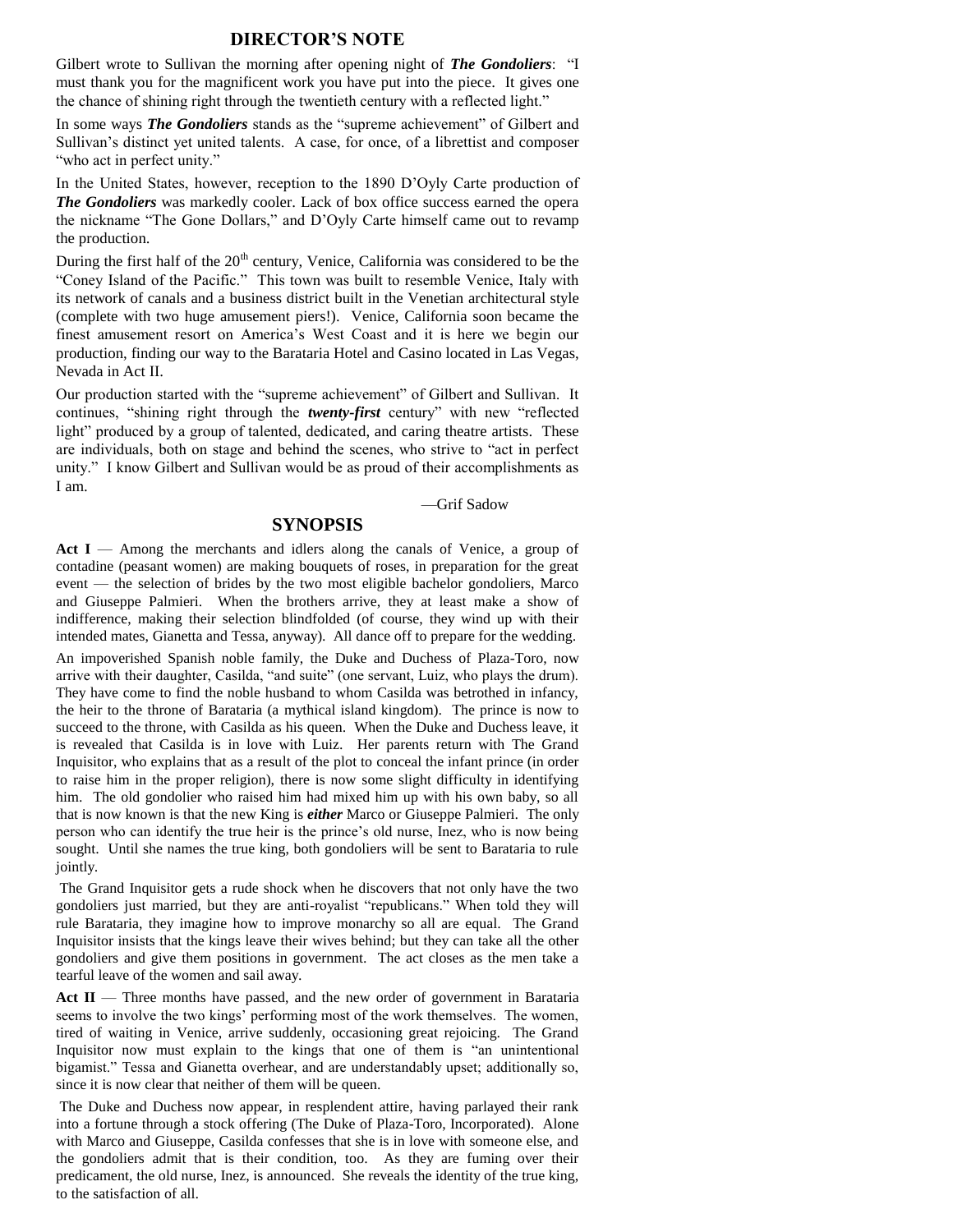## **PRODUCTION STAFF**

| Assistant Stage ManagersSophie Benbenek, Samantha Bostwick        |
|-------------------------------------------------------------------|
| Peggie Kennedy, Chris Rusin                                       |
| Set Construction and Painting  Ernest Brody & Dean Laurance, with |
| Alicia Corts, Mark Ellenberger, Allen Gregory                     |
| Alyssa Gregory, Robert Hunter, Andrea Larsen, Doug Larsen         |
| Dick Sorensen, Kathy A. Stewart, Feifei Wei, and cast members     |
|                                                                   |
|                                                                   |
|                                                                   |
|                                                                   |
|                                                                   |
|                                                                   |
|                                                                   |
|                                                                   |
|                                                                   |
|                                                                   |
|                                                                   |
|                                                                   |
|                                                                   |
| Ticket helpersStephanie Brody, Virginia Haggart, Kathryn Larsen   |
| Holly MacDonald, Richard Rames, Nikki Strandskov                  |
|                                                                   |

# *The Board:*

## **ORCHESTRA**

| Nancy Birth, Janey Christofferson, J Michael Compton           |
|----------------------------------------------------------------|
| Debbie Feinwachs, Kate Kelly, Jill Lestina, Miyuki Onishi      |
| Sheri Peterson, Theodora Wynhoff, Eva Zorn                     |
|                                                                |
|                                                                |
| Karen Rognsvoog, Ute Zahn                                      |
|                                                                |
|                                                                |
|                                                                |
|                                                                |
|                                                                |
|                                                                |
|                                                                |
|                                                                |
| Greg Onstad, Lawrence Perry                                    |
|                                                                |
| Rehearsal Pianists Steven Norquist, Jan Scovill, Jean Van Heel |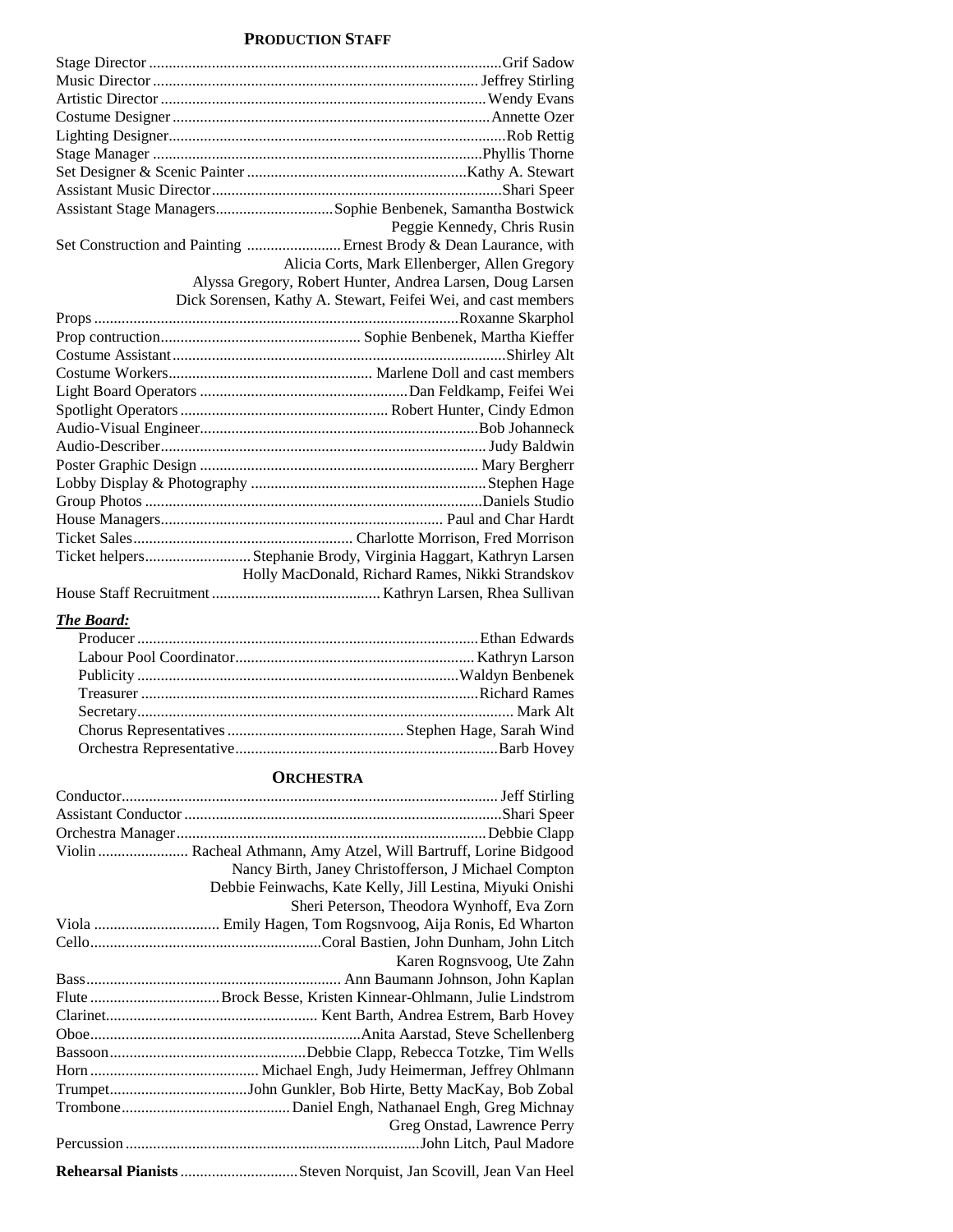# **GLOSSARY** *(in order of occurrence)*

**Act I : Till then, enjoy your** *dolce far niente* - delightful idleness **With pleasure, nobody** *contradicente* - if nobody disagrees *Ben venuti* - welcome *Gondolieri carissimi! Siamo contadine!* - Dear gondoliers! We are peasant girls! *servitori umilissimi!* - most humble servants! *Per chi questi fiori bellissimi?* - For whom are these most beautiful flowers? *Per voi, bei signori, O eccellentissimi!* - For you, dear gentlemen, oh most excellent ones! *O ciel!*- Oh, heaven! *Buon giorno, cavalieri* - Good morning, gentlemen *Siamo gondolieri / poveri gondolieri* - We are gondoliers / poor gondoliers *Signorina, io t'amo! / Contadine siamo* - Lady, I love you! / Peasant girls are we. **Since we were** *short-coated* - wearing children's cloths **Castilian Hilalgo of** *95 quarterings* - Spanish nobleman, with 95 families in his heraldic shield, representing a fabulous array of noble ancestry. **The** *halberdiers* **are mercenary people** - Guardsmen armed with ax-like spears **Married** *by proxy* - with someone acting on your behalf, in your absence **very knowing, overflowing, easygoing** *Paladin* - heroic, chivalrous knight of old **To men of** *grosser clay* - of less distinguished and noble blood (clay = body) *Jimp,* **isn't she** - Slender and elegant **teach him the trade of a** *Timoneer* - fr. French *timonier,* helmsman or steersman **lying a corpse on his humble** *bier* - the stand on which a corpse or coffin is placed **your objections are not** *insuperable* - impossible to overcome **'tis a glorious thing,** *I ween,* **to be a regular Royal Queen!** - I fancy, or believe **She'll** *bear sway the bell* - take first prize; win the contest **the Chancellor in his** *peruke* - powdered wig **Aristocrat who banks with** *Coutts* - old London bank, used by royalty **the noble lord who cleans the** *plate* - silver or gold tableware or ornaments **Act II : Of happiness the very** *pith* **in Barataria you may see** - essence **This form of government we find / The** *beau ideal* **of its kind** - model of excellence **we may hold a Royal** *Levée* - a court reception, in morning or early afternoon **spend an hour in** *titivating* **all our Gentlemen-in-Waiting** - sprucing up **the** *Garter* **or the** *Thistle* **or the** *Bath* - high orders of knighthood **toddle off in** *semi-state* - dressed for ordinary ceremonial occasions; no crown, etc. **having passed** *the Rubicon* - point of no return; river Caesar significantly crossed **Take a pretty little** *cot* - cottage **Dance a** *cachuca, fandango, bolero* - lively Spanish dances *Xeres* **we'll drink** *Manzanilla, Montero* - Xeres is sherry; others are varieties of it *Tuck in his tuppenny* - schoolboy slang used in leapfrog, meaning "duck his head," tuppenny meaning two-penny coin, referring to the head **at** *junket* **or at** *jink* - words for merrymaking **must be content with** *toddy* - drink of distilled spirits, sugar, and hot water. Rich people drank wine, while beer and spirits were drunk by the less well-off. **Lord Chancellors were cheap as** *sprats* - small fish, like anchovies or sardines **up goes the price of** *shoddy* - cheap fabric made from reclaimed wool **I tried to tame your great** *progenitor* - father **with** *double-shotted guns* **and** *colours nailed unto the mast* - cannons loaded with twice the usual shot and flag nailed so it cannot be lowered in surrender *MPs baronetted,* **sham colonels** *gazetted* - Members of Parliament raised to the rank of baronet (above knight); The London Gazette listed government appointments **Quote me as their great** *double-barrel* - one with a hyphenated name, signifying status **I sit ... upon the direction of several Companies** *bubble* - a delusive scheme **merrily crying our** *"premé," "stalì"* - calls gondoliers use, to avert collisions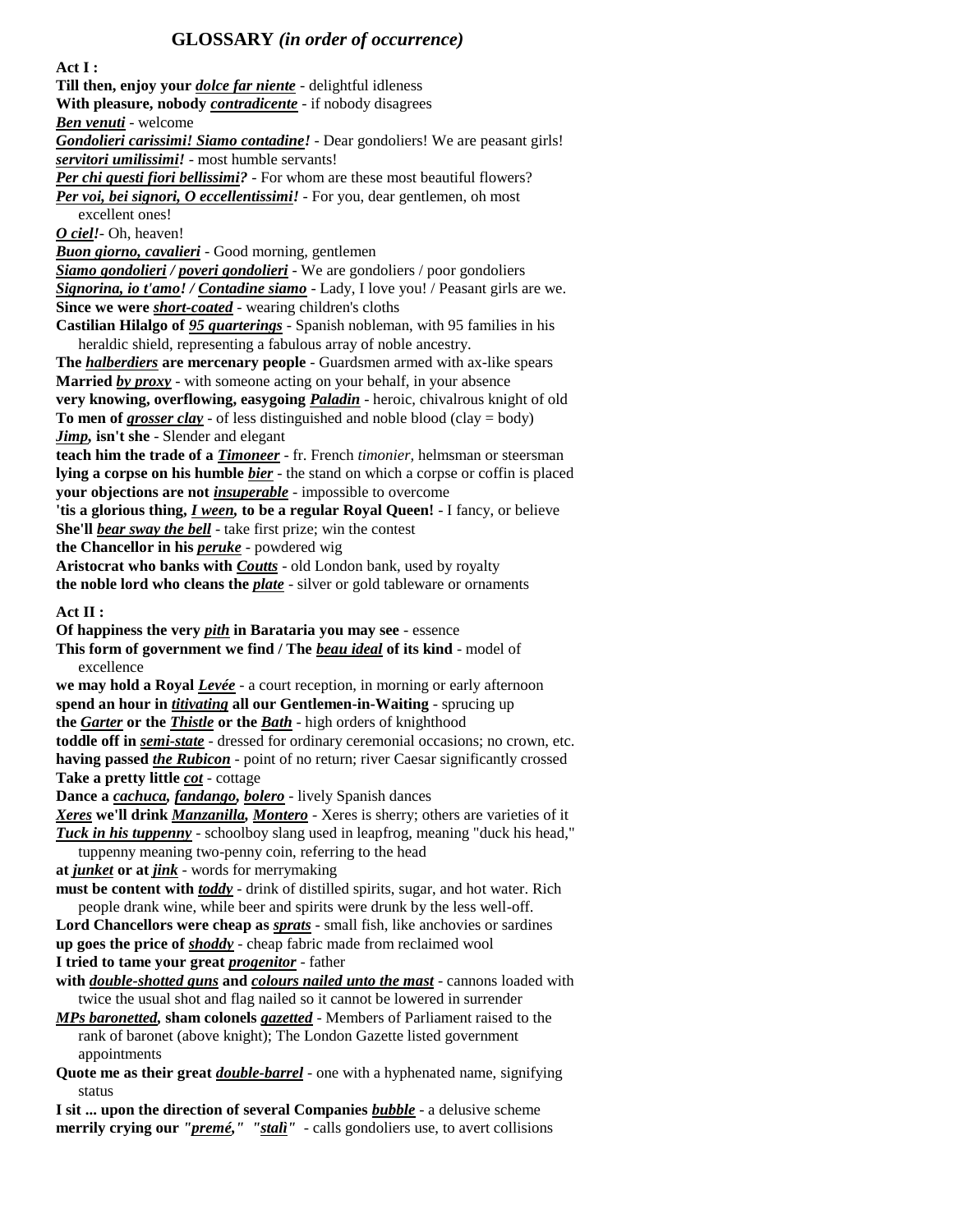# **CONTRIBUTORS**

#### **Right-Down Regular Royal Queens & Kings** (\$100 and over)

Philip Asgian  $\cdot$  Larry Lamb & Debra Cohen  $\cdot$  Michael Dunham and John Giordano  $\cdot$ Gretchen & Jim Fogo  $\div$  Ed Grayden  $\div$  Elizabeth Hawn  $\div$  John & Rosmarie Helling  $\div$ Jack & Geraldine King  $\triangle$  John Litch  $\triangle$  Jack & Vivian Mason  $\triangle$  John & Dianne Orbison  $\triangle$ Derrill M. Pankow ❖ Peter F. Parshall ❖ Suzanne Payne ❖ Garry & Mary Ann Peterson ❖ Nancy & Bert Poritsky  $\triangle$  R. N. Quiche  $\triangle$  Jim Quinn  $\triangle$  Tom & Beverly Rogers  $\triangle$  Paul & Patricia Sackett ❖ Leon Satran, MD ❖ The family of Steven and Mary Schier ❖ Radonna & Jim Schwarz �� Joe & Kristina Shaffer �� Doris Skalstad �� Richard Evan Stone �� Connie Waterous

#### **Spanish Grandees** (\$50 - \$99)

Suzanne Ammerman  $\cdot$  Benjamin & Aroti Bayman  $\cdot$  Marv Bookin  $\cdot$  Jeffrey R. Brown  $\cdot$ Dean & Amy Carlson  $\cdot \cdot$  Mary Ann Doyle  $\cdot \cdot$  Mark Ellenberger and Janet Zander  $\cdot \cdot$  Marilee Ennis  $\hat{\mathbf{v}}$  Margaret Erickson  $\hat{\mathbf{v}}$  Robert Erikson  $\hat{\mathbf{v}}$  Carol & Greg Gross  $\hat{\mathbf{v}}$  Madeline Hamermesh  $\triangleleft$  Bob & Marge Hennesy  $\triangleleft$  Marjorie and James Jacobsen  $\triangleleft$  Mary S. Jones  $\triangleleft$ Kenneth Kauffman ❖ Thomas Lanzatella ❖ Rachel Levitt ❖ Jean Cameron & Robert Linde **\*** Michael Mack ◆ Dr. Merle Mark ◆ Philip Melmer ◆ Shirley Moore ◆ Kathy and Tim Nelson  $\triangle$  Catherine Niewoehner  $\triangle$  Riley Owens, Jr.  $\triangle$  John & Marge Pollack  $\triangle$  Louise & William Rondano  $\div$  Doug Siems  $\div$  Glenn Skoy  $\div$  Alton Tekse  $\div$  Richard & Caroline Thompson ❖ Brett D. Wagner ❖ John Wahlstrom ❖ James Wall

#### **Gondolieri and Contadine** (up to \$50)

Emi Aizaki ❖ Pauline Alfors ❖ Greg W. & Meredith M. Anderson ❖ Roger & Jane Arndt ◆ Gerald Benson ◆ Phillip & Karen Bergem ◆ Ruth Berman ◆ Mary & Robert Boehlke ◆ Dr. Charles J. Boltuck ◆ James Booth ◆ Beth, Laurie & Terry Brooks ◆ Ervin and Carole Christensen  $\cdot$  Tom Decker  $\cdot$  Edith Degroot  $\cdot$  Susan Doak  $\cdot$  Frank Dowding  $\cdot$ David Duggan ❖ Ginger Dunivan ❖ Jean Eastman ❖ Sally J. Economon ❖ Eric Edwardson \* Elizabeth B. Erickson \* John E. Evans \* Rich & Judith Fine \* David & Anna Lou Ford ❖ Gayle Gaskill ❖ Robert H. Golder ❖ Bruce Gottsche ❖ Kathleen Green ❖ Arthur Gropen  $\triangleleft$  Eleanor Haase  $\triangleleft$  Vicky Hagens  $\triangleleft$  Jack & Grace Harkness  $\triangleleft$  Kristy Conrad Harms ❖ Dan & Joann Hill ❖ Richard E. Hinkie ❖ C. Joseph & Katherine Howard ❖ Mary Ann Huelster �� A. Joy Huss �� Bill & Nancy Jones �� George Francis Kane �� Marita Karlisch  $*$  Margaret Kirkpatrick  $*$  Dick Klein  $*$  Jake Koller  $*$  Mary Alice Kopf  $*$  Grey D. Krieger ❖ Tom & Shirley Kysilko ❖ Mary Leahy ❖ Sanford Lipsky ❖ Diana Cumming & Keith Liuzzi ❖ Roderick & Joanne MacDonald ❖ C. Paul Martin ❖ Louis Martin ❖ Donald & Shirley Maxwell ❖ Jean McCampbell ❖ Adele Mehta ❖ Don Mittelstadt ❖ Michael Monsor  $\hat{\mathbf{v}}$  Mimi Nachman  $\hat{\mathbf{v}}$  Barbara Nussbaum  $\hat{\mathbf{v}}$  Dan & Pat Panshin  $\hat{\mathbf{v}}$  Eric Pasternack ◆ Mr. & Mrs. George Peer ◆ Dan Peterson ◆ Elsa Peterson ◆ Catherine M. Pitz  $*$  Molly Redmond  $*$  Charles Frisch & Marilyn Reichman  $*$  Edis & Larry Risser  $*$ Ron Rochon  $\cdot$  Jack Ross  $\cdot$  Elaine Savick  $\cdot$  Connie Schramm  $\cdot$  Russell G. Schroedl  $\cdot$ Judith Shalaby  $\div$  William K. Sheffield  $\div$  Joan T. Smith  $\div$  Lawrence & Jacquelyn Smith  $\div$ Stacey & David Smith  $\cdot$  Barbara J. Sorensen  $\cdot$  Mike Stone  $\cdot$  Monika Stumpf  $\cdot$  Diane Syme  $*$  Marcia Van Hulle  $*$  Mrs. Betty Vorpahl  $*$  Rosemary Wagner  $*$  Betty Wallien  $*$ Frederick & Dorothy Waltz ◆ Alice G. T. Williams ◆ Richard Woellner

#### **ACKNOWLEDGEMENTS**

Grace in the City, Plymouth Congregational Church, Child Garden Montessori School, Theater in the Round Players, First Congregational Church of MN UCC, Guthrie Theatre, Rick Polenek, Jenny Lind, Jan Peterson, Ensemble Productions, and for our "suite" of ushers, ticket sellers, and concessionaires. **Special Thanks** to **Unisys** for donating printing services for our posters.

Since its founding in 1979 by Dick Fishel and Jim Hart, the company has produced all the Gilbert and Sullivan shows: *Trial By Jury* (1979), *Patience* (1980), *Iolanthe* (1981), *Princess Ida* (1982), *Ruddigore* (1983), *The Gondoliers* (1984), *The Mikado* (Spring 1985), *The Sorcerer* (Fall 1985), *The Pirates of Penzance* (1986), *The Yeomen of the Guard* (1987), *Utopia, Ltd.* (1988), *H.M.S. Pinafore* (1989), *Patience* (1990), *The Grand Duke* (1991), *Iolanthe* (1992), *Princess Ida* (1993), *The Gondoliers* (1994), *Ruddigore* (1995), *The Mikado* (Spring 1996), *The Zoo* and *Trial By Jury* (Fall 1996), *The Sorcerer* (1997), *The Pirates of Penzance* (1998), *The Yeomen of the Guard* (1999), Offenbach's *Orpheus in the Underworld* (2000), *H.M.S. Pinafore* (2001), *Patience* (2002), *The Grand Duke* (2003), and *Iolanthe* (2004)

We will not be performing at the Lake Harriet Band Shell this summer.

In the Spring of 2006, we will present *Princess Ida*.